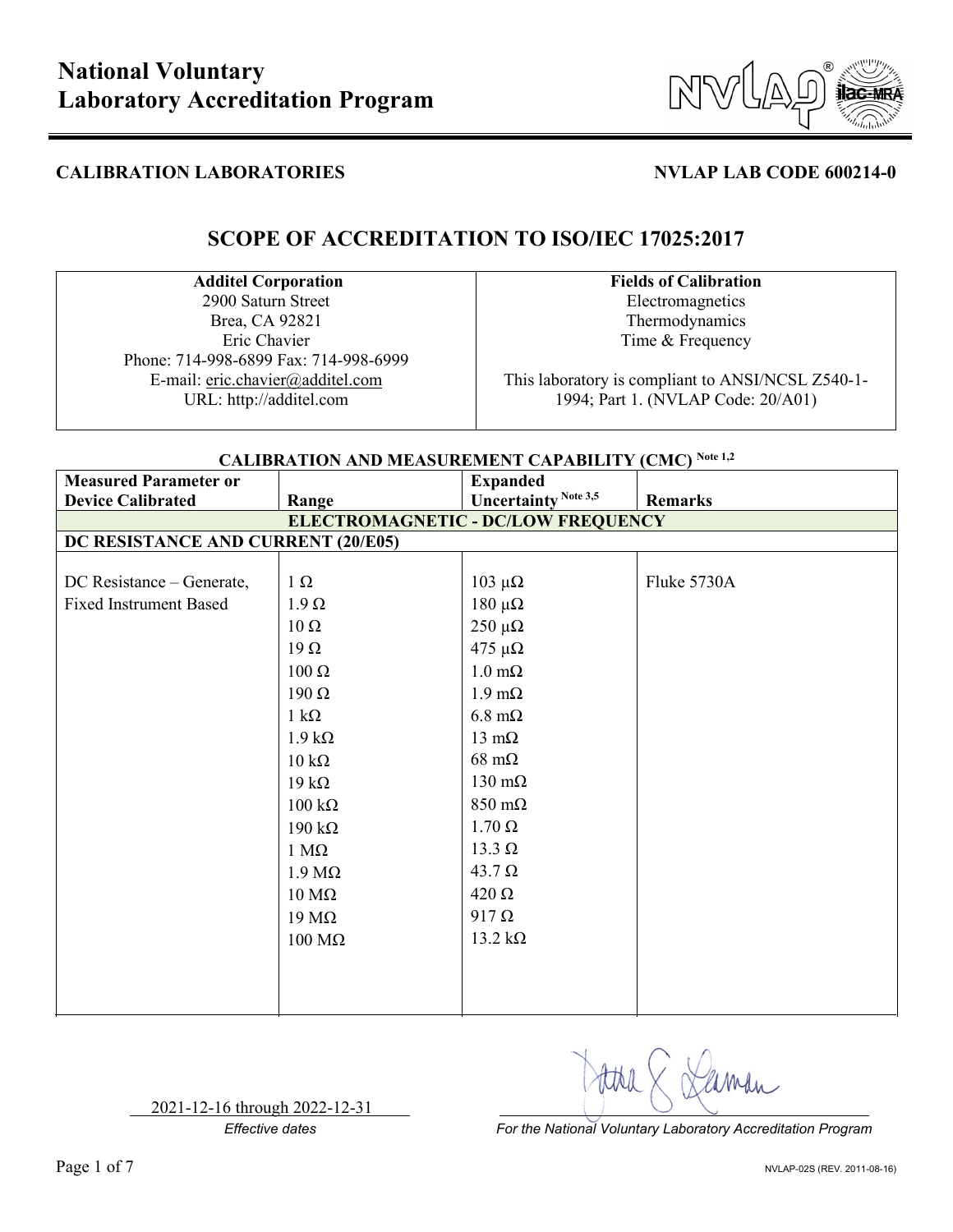

| <b>Measured Parameter or</b> |                               | <b>Expanded</b>                         | $\sim$ $\sim$                |
|------------------------------|-------------------------------|-----------------------------------------|------------------------------|
| <b>Device Calibrated</b>     | Range                         | <b>Uncertainty Note 3,5</b>             | <b>Remarks</b>               |
|                              |                               |                                         |                              |
| DC Resistance - Generate,    | $1 \Omega$                    | $0.17 \mu\Omega/\Omega$                 | Additel ADT280-PRS Reference |
| <b>Fixed Resistors</b>       | $25 \Omega$                   | $0.24 \mu\Omega/\Omega$                 | Resistors with               |
|                              | 50 $\Omega$                   | $2.0 \mu\Omega/\Omega$                  | Additel ADT286 Ratio mode    |
|                              | 100 Ω                         | $0.24 \ \mu\Omega/\Omega$               |                              |
|                              | 200 $\Omega$                  | $2.0 \mu\Omega/\Omega$                  |                              |
|                              | $400 \Omega$                  | $2.0 \muΩ/Ω$                            |                              |
|                              | $1 \text{ k}\Omega$           | $0.28 \ \mu\Omega/\Omega$               |                              |
|                              | $2 k\Omega$                   | $2.0 \mu\Omega/\Omega$                  |                              |
|                              | $4 k\Omega$                   | $2.0 \mu\Omega/\Omega$                  |                              |
|                              | $10 \text{ k}\Omega$          | $0.33 \ \mu\Omega/\Omega$               |                              |
|                              |                               |                                         |                              |
|                              |                               |                                         |                              |
| DC Resistance - Generate,    |                               |                                         |                              |
| Variable Instrument Based    | $10$ Ω, 400-Ω Range           | $12 \text{ mA}$                         | Fluke 7526A                  |
|                              | $100$ Ω, 400-Ω Range          | $12 \text{ m}\Omega$                    |                              |
|                              | $400$ Ω, $400$ -Ω Range       | $10 \text{ m}\Omega$                    |                              |
|                              | 10 Ω, 4k Ω Range              | 230 m $\Omega$                          |                              |
|                              | 100 Ω, 4k Ω Range             | $230 \text{ m}\Omega$                   |                              |
|                              | 400 Ω, 4k Ω Range             | $231 \text{ m}\Omega$                   |                              |
|                              |                               |                                         |                              |
|                              |                               |                                         |                              |
|                              |                               |                                         |                              |
| DC Resistance - Measure      | $0 \Omega$ to $10 \Omega$     | 11.57 μ $\Omega/\Omega$ + 50 μ $\Omega$ | Agilent 3458A opt 2          |
|                              | $>10 \Omega$ to $100 \Omega$  | 9.2 μ $\Omega/\Omega$ + 500 μ $\Omega$  |                              |
|                              | $>100 \Omega$ to 1 k $\Omega$ | $8.6 \mu\Omega/\Omega$ + 500 μ $\Omega$ |                              |
|                              | $>1k \Omega$ to 10 k $\Omega$ | 6.86 $\mu\Omega/\Omega$ + 5 m $\Omega$  |                              |
|                              |                               |                                         |                              |
|                              |                               |                                         |                              |
|                              |                               |                                         |                              |
|                              |                               |                                         |                              |
|                              |                               |                                         |                              |

### **CALIBRATION AND MEASUREMENT CAPABILITY (CMC) Note 1,2**

2021-12-16 through 2022-12-31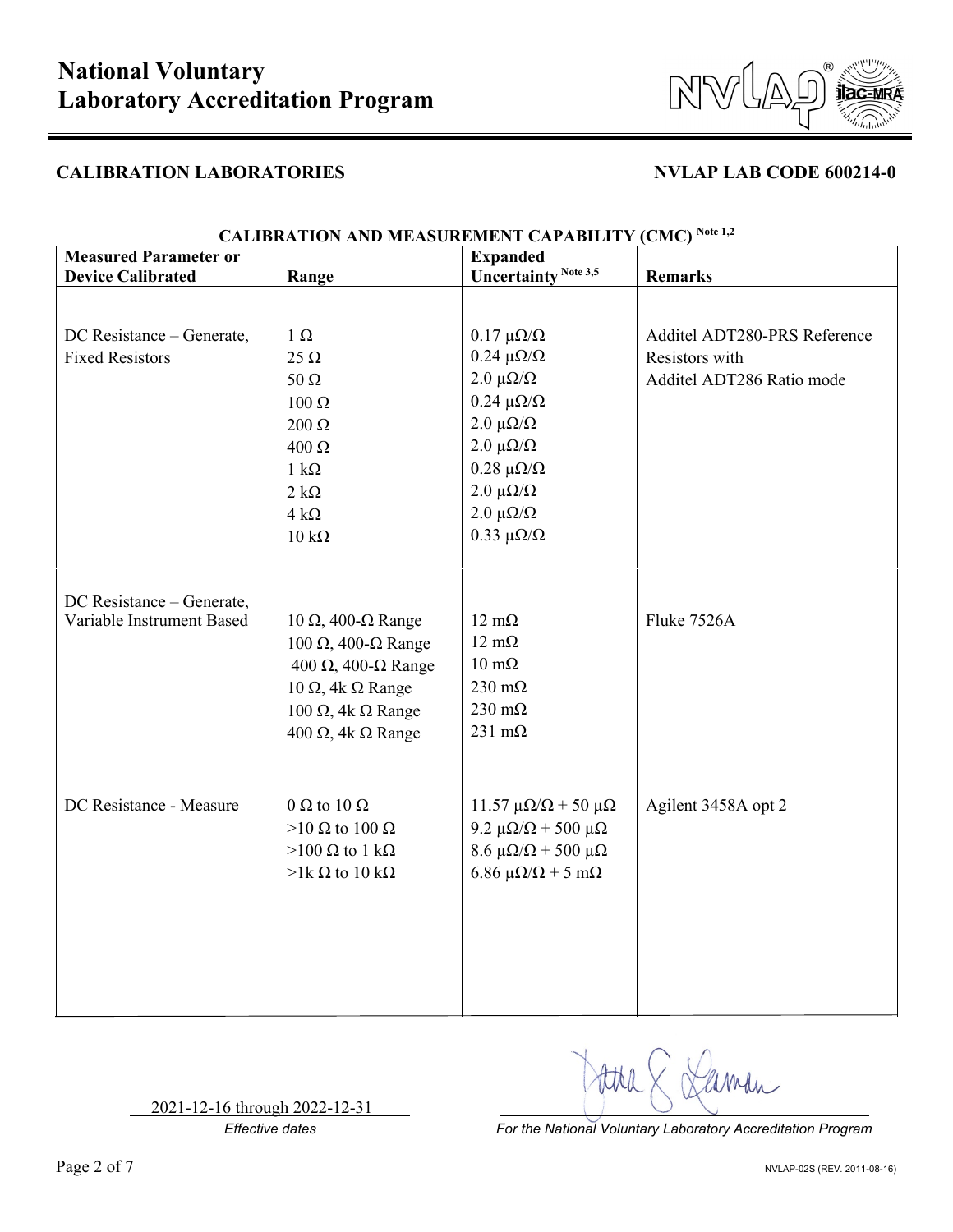

| <b>Measured Parameter or</b> |                                     | <b>Expanded</b>                                           |                     |
|------------------------------|-------------------------------------|-----------------------------------------------------------|---------------------|
| <b>Device Calibrated</b>     | Range                               | <b>Uncertainty Note 3,5</b>                               | <b>Remarks</b>      |
|                              |                                     |                                                           |                     |
|                              |                                     |                                                           |                     |
| DC Current - Generate        | 0 mA to 220 $\mu$ A                 | $40.46 \mu A/A + 6 nA$                                    | Fluke 5730A         |
|                              | $>$ 220 µA to 2.2 mA                | $45.20 \mu A/A + 7 nA$                                    |                     |
|                              | $>$ 2.2 mA to 22 mA                 | $45.20 \mu A/A + 40 nA$                                   |                     |
|                              | $>$ 22 mA to 220 mA                 | $44.16 \mu A/A + 0.7 \mu A$                               |                     |
|                              | $>$ 220 mA to 2.2 A                 | 93.04 $\mu$ A/A + 12 $\mu$ A                              |                     |
| DC Current - Measure         | 0 to 100 $\mu$ A                    | $23.77 \mu A/A + 2.1 \n nA$                               | Agilent 3458A opt 2 |
|                              | $> 100 \mu A$ to 1.0 mA             | $21.53 \mu A/A + 6 nA$                                    |                     |
|                              | $>1.0$ mA to 10 mA                  | $21.54 \mu A/A + 60 \text{ nA}$                           |                     |
|                              | $> 10$ mA to $100$ mA               | $26.33 \mu A/A + 0.6 \mu A$                               |                     |
|                              | $> 100$ mA to 1 A                   | $86.75 \mu A/A + 12 \mu A$                                |                     |
|                              |                                     |                                                           |                     |
|                              |                                     |                                                           |                     |
|                              |                                     |                                                           |                     |
| DC VOLTAGE (20/E06)          |                                     |                                                           |                     |
|                              |                                     |                                                           |                     |
| DC Voltage - Generate        | $0 \text{ mV}$ to 220 mV            | 9.19 $\mu$ V/V + 0.4 $\mu$ V                              | Fluke 5730A         |
|                              | $>220$ mV to 2.2 V                  | 5.25 $\mu$ V/V + 0.7 $\mu$ V                              |                     |
|                              | $>2.2$ V to 11 V                    | $3.47 \mu V/V + 2.5 \mu V$                                |                     |
|                              | $>11$ V to 22 V                     | $3.47 \mu V/V + 4 \mu V$                                  |                     |
|                              | $>22V$ to 220 V<br>$>220$ to 1100 V | $4.92 \mu V/V + 40 \mu V$<br>6.38 $\mu$ V/V + 400 $\mu$ V |                     |
|                              |                                     |                                                           |                     |
| DC Voltage - Measure         | $0$ mV to $100$ mV                  | $7.9 \mu V/V + 0.4 \mu V$                                 | Agilent 3458A opt 2 |
|                              | $>100$ mV to 1 V                    | $3.9 \mu V/V + 0.4 \mu V$                                 |                     |
|                              | $>1$ V to 10 V                      | 3.83 $\mu$ V/V + 0.6 $\mu$ V                              |                     |
|                              | $>10$ V to 100 V                    | 24.85 $\mu$ V/V + 40 $\mu$ V                              |                     |
|                              | $>100V$ to 1000 V                   | $14.63 \mu V/V + 110 \mu V$                               |                     |
|                              |                                     |                                                           |                     |
|                              |                                     |                                                           |                     |
|                              |                                     |                                                           |                     |
|                              |                                     |                                                           |                     |

### **CALIBRATION AND MEASUREMENT CAPABILITY (CMC) Note 1,2**

2021-12-16 through 2022-12-31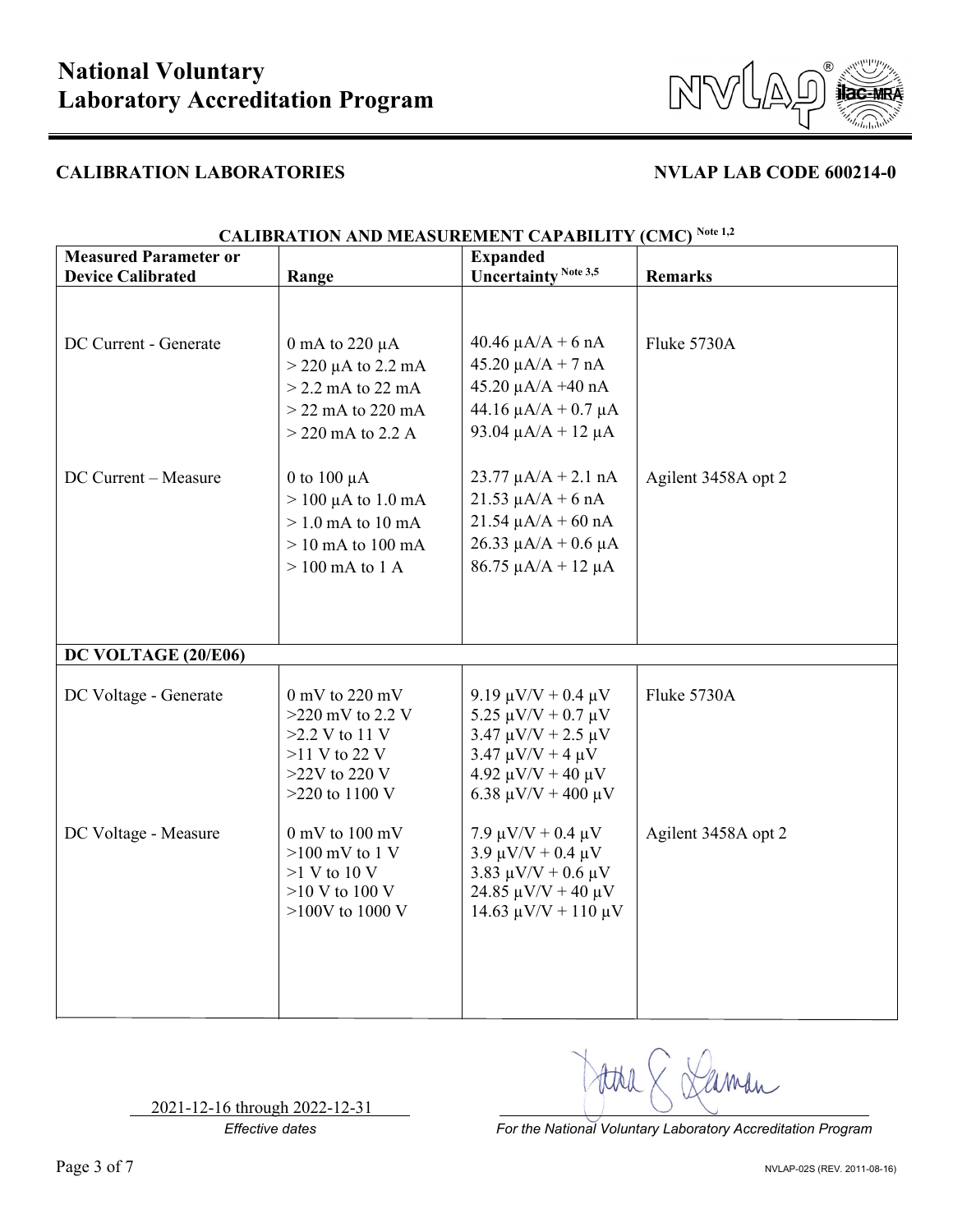



| <b>Measured Parameter or</b> |                       |                                   | <b>Expanded</b>  | $\frac{1}{2}$               |                               |                                                        |                |
|------------------------------|-----------------------|-----------------------------------|------------------|-----------------------------|-------------------------------|--------------------------------------------------------|----------------|
| <b>Device Calibrated</b>     |                       | Range                             |                  | <b>Uncertainty Note 3,5</b> |                               | <b>Remarks</b>                                         |                |
| <b>Measured Parameter</b>    |                       |                                   |                  |                             | <b>Expanded</b>               |                                                        |                |
| or Device Calibrated         | Range                 |                                   | <b>Frequency</b> |                             | <b>Uncertainty Note 3,5</b>   |                                                        | <b>Remarks</b> |
| LF AC VOLTAGE (20/E09)       |                       |                                   |                  |                             |                               |                                                        |                |
|                              |                       |                                   |                  |                             |                               |                                                        |                |
| AC Voltage -                 |                       | $0 \text{ mV}$ to 2.2 mV          | 10 Hz to 40 Hz   |                             |                               | $767.27 \mu V/V + 4.0 \mu V$                           | Fluke 5730A    |
| Generate                     |                       |                                   | 40 Hz to 20 kHz  |                             |                               | 616.32 $\mu$ V/V + 4.0 $\mu$ V                         |                |
|                              |                       | $>2.2$ mV to 22 mV                | 10 Hz to 40 Hz   |                             |                               | $312.51 \mu V/V + 4.0 \mu V$                           |                |
|                              |                       |                                   | 40 Hz to 20 kHz  |                             |                               | $145.96 \mu V/V + 4.0 \mu V$                           |                |
|                              |                       | $>22~\mathrm{mV}$ to 220 mV       | 10 Hz to 40 Hz   |                             |                               | $257.70 \mu V/V + 12.0 \mu V$                          |                |
|                              |                       |                                   | 40 Hz to 20 kHz  |                             | 72.32 $\mu$ V/V + 7.0 $\mu$ V |                                                        |                |
|                              |                       | $>220$ mV to 2.2 V                | 10 Hz to 40 Hz   |                             |                               | $241.94 \mu V/V + 40.0 \mu V$                          |                |
|                              |                       |                                   | 40 Hz to 20 kHz  |                             | $46.80 \mu V/V + 8.0 \mu V$   |                                                        |                |
|                              |                       | $>2.2$ V to 22 V                  | 10 Hz to 40 Hz   |                             |                               | $247.90 \mu V/V + 400 \mu V$                           |                |
|                              |                       |                                   | 40 Hz to 20 kHz  |                             | 54.34 $\mu$ V/V + 50 $\mu$ V  |                                                        |                |
|                              |                       | $>22$ V to 220 V                  | 10 Hz to 40 Hz   |                             |                               | $253.39 \mu V/V + 4.0 \mbox{ mV}$                      |                |
|                              |                       |                                   | 40 Hz to 20 kHz  |                             |                               | 65.83 $\mu$ V/V + 0.6 mV                               |                |
|                              |                       | $>220$ V to 1100 V                | 50 Hz to 1 kHz   |                             |                               | $76.07 \mu V/V + 3.5 \text{ mV}$                       |                |
|                              |                       |                                   |                  |                             |                               |                                                        |                |
| AC Voltage - Measure         |                       | $0 \text{ mV}$ to $10 \text{ mV}$ | 1 Hz to 40 Hz    |                             |                               | $421.20 \mu V/V + 3.0 \mu V$                           | Agilent 3458A  |
|                              |                       |                                   | 40 Hz to 1 kHz   |                             |                               | $377.58 \mu V/V + 1.1 \mu V$                           | opt. 2         |
|                              |                       |                                   | 1 kHz to 20 kHz  |                             |                               | $403.57 \mu V/V + 1.1 \mu V$                           |                |
|                              | $> 10$ mV to $100$ mV |                                   | 1 Hz to 40 Hz    |                             | 79.71 $\mu$ V/V + 4.0 $\mu$ V |                                                        |                |
|                              |                       |                                   | 40 Hz to 1 kHz   |                             | 66.73 $\mu$ V/V + 2.0 $\mu$ V |                                                        |                |
|                              |                       |                                   | 1 kHz to 20 kHz  |                             |                               | $104.10 \mu V/V + 2.0 \mu V$                           |                |
|                              | $> 100$ mV to 1 V     |                                   | 1 Hz to 40 Hz    |                             |                               | 56.81 $\mu$ V/V + 40.0 $\mu$ V                         |                |
|                              |                       |                                   | 40 Hz to 1 kHz   |                             |                               | 53.45 $\mu$ V/V + 20.0 $\mu$ V                         |                |
|                              |                       |                                   | 1 kHz to 20 kHz  |                             |                               | $105.72 \mu V/V + 20.0 \mu V$                          |                |
|                              | $> 1$ V to 10 V       |                                   | 1 Hz to 40 Hz    |                             |                               | $72.27 \mu V/V + 400.0 \mu V$                          |                |
|                              |                       |                                   | 40 Hz to 1 kHz   |                             |                               | 66.05 $\mu$ V/V + 200.0 $\mu$ V                        |                |
|                              |                       |                                   | 1 kHz to 20 kHz  |                             |                               | 104.45 μV/V + 200.0 μV                                 |                |
|                              |                       | $> 10$ V to 100 V                 | 1 Hz to 40 Hz    |                             |                               | $144.63 \text{ }\mu\text{V/V} + 4.0 \text{ }\text{mV}$ |                |
|                              |                       |                                   | 40 Hz to 1 kHz   |                             |                               | $144.54 \mu V/V + 2.0 \mbox{ mV}$                      |                |
|                              |                       |                                   | 1 kHz to 20 kHz  |                             |                               | $144.50 \mu V/V + 2.0 \mbox{ mV}$                      |                |
|                              |                       | $> 100$ V to 1000 V               | 40 Hz to 1 kHz   |                             |                               | 294.34 $\mu$ V/V + 20.0 mV                             |                |
|                              |                       |                                   |                  |                             |                               |                                                        |                |
|                              |                       |                                   |                  |                             |                               |                                                        |                |
|                              |                       |                                   |                  |                             |                               |                                                        |                |

### **CALIBRATION AND MEASUREMENT CAPABILITY (CMC) Note 1,2**

2021-12-16 through 2022-12-31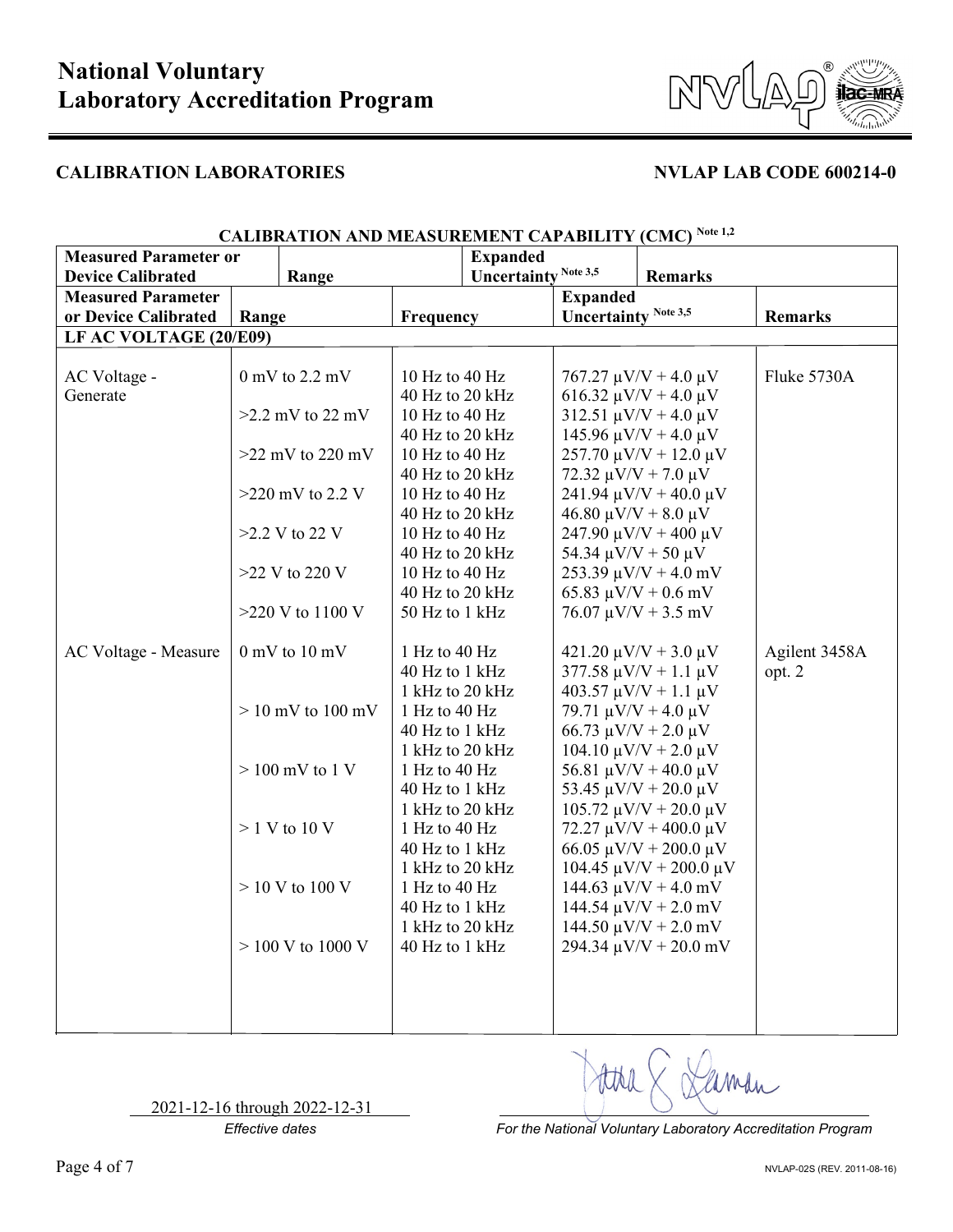



| <b>CALIBRATION AND MEASUREMENT CAPABILITY (CMC) Note 1,2</b> |                                                        |                             |                           |  |  |  |  |
|--------------------------------------------------------------|--------------------------------------------------------|-----------------------------|---------------------------|--|--|--|--|
| <b>Measured Parameter or</b><br><b>Expanded</b>              |                                                        |                             |                           |  |  |  |  |
| <b>Device Calibrated</b>                                     | <b>Uncertainty Note 3,5</b><br>Range<br><b>Remarks</b> |                             |                           |  |  |  |  |
|                                                              | <b>TIME &amp; FREQUENCY</b>                            |                             |                           |  |  |  |  |
| <b>FREQUENCY DISSEMINATION (20/F01)</b>                      |                                                        |                             |                           |  |  |  |  |
| Frequency - Generate                                         | $>$ 100 Hz to 50 kHz                                   | $1 \mu$ Hz/Hz + 2 nHz       | Keysight 33512B           |  |  |  |  |
| Frequency - Measure                                          | $> 100$ Hz to 50 kHz                                   | $1 \mu$ Hz/Hz + 2 nHz       | Keysight 53220A           |  |  |  |  |
|                                                              |                                                        | <b>THERMODYNAMIC</b>        |                           |  |  |  |  |
| <b>PRESSURE (20/T05)</b>                                     |                                                        |                             |                           |  |  |  |  |
| Absolute Pressure Source -<br>Pneumatic                      | 5 kPa to 360 kPa                                       | $0.0011 \% + 0.64$ Pa       | DHI PG7601 (10kPa)        |  |  |  |  |
|                                                              | 100 kPa to 7200 kPa                                    | $0.0017 \% + 6.58$ Pa       | DHI PG7601 (200kPa)       |  |  |  |  |
|                                                              | 2 MPa to 72 MPa                                        | $0.0037% + 164$ Pa          | DHI PG7202 (2MPa)         |  |  |  |  |
| Gauge Pressure Source -<br>Pneumatic Note 7                  | 0 Pa to 750 Pa                                         | 0.095 Pa                    | Fluke 7250LP              |  |  |  |  |
|                                                              | 750 Pa to 7500 Pa                                      | 0.085 Pa                    | Fluke 7250LP              |  |  |  |  |
|                                                              | 5 kPa to 360 kPa                                       | $0.0007 \% + 0.53$ Pa       | DHI PG7601 (10kPa)        |  |  |  |  |
|                                                              | 100 kPa to 7200 kPa                                    | $0.002 \% + 6.7$ Pa         | DHI PG7601 (200kPa)       |  |  |  |  |
|                                                              | 2 MPa to 72 MPa                                        | $0.0037\% + 164$ Pa         | DHI PG7202 (2MPa)         |  |  |  |  |
|                                                              |                                                        |                             |                           |  |  |  |  |
| Gauge Pressure Source -<br>Differential                      | -95 kPa to 10 kPa                                      | $0.003 \% + 0.79$ Pa        | DHI PG7601 (10kPa)        |  |  |  |  |
|                                                              |                                                        |                             |                           |  |  |  |  |
| Gauge Pressure Source -<br>Hydraulic                         | 7 MPa to 275 MPa                                       | $0.0026\% + 7.66$ kPa       | Minyu KY250               |  |  |  |  |
|                                                              | 7 MPa to 20 MPa                                        | 3.1 kPa                     | Fluke P3860-PS            |  |  |  |  |
|                                                              | >20 MPa to 415 MPa                                     | 0.017%                      | Fluke P3860-PSI           |  |  |  |  |
|                                                              |                                                        |                             |                           |  |  |  |  |
| <b>RESISTANCE THERMOMETRY (20/T07)</b>                       |                                                        |                             |                           |  |  |  |  |
| Drywell Calibrators                                          | $-40^{\circ}$ C to $0^{\circ}$ C                       | $0.016$ °C                  | Direct Comparison to SPRT |  |  |  |  |
|                                                              | >0 °C to 50 °C                                         | $0.011$ °C                  |                           |  |  |  |  |
|                                                              | >50 °C to 155 °C                                       | $0.010$ °C                  |                           |  |  |  |  |
|                                                              | >155 °C to 300 °C                                      | $0.019$ °C                  |                           |  |  |  |  |
|                                                              | >300 °C to 450 °C                                      | $0.034$ °C                  |                           |  |  |  |  |
|                                                              | >450 °C to 550 °C                                      | $0.053$ °C                  |                           |  |  |  |  |
|                                                              | >550 °C to 660 °C                                      | $0.060\ ^{\circ}\mathrm{C}$ |                           |  |  |  |  |
|                                                              |                                                        |                             |                           |  |  |  |  |

2021-12-16 through 2022-12-31

Man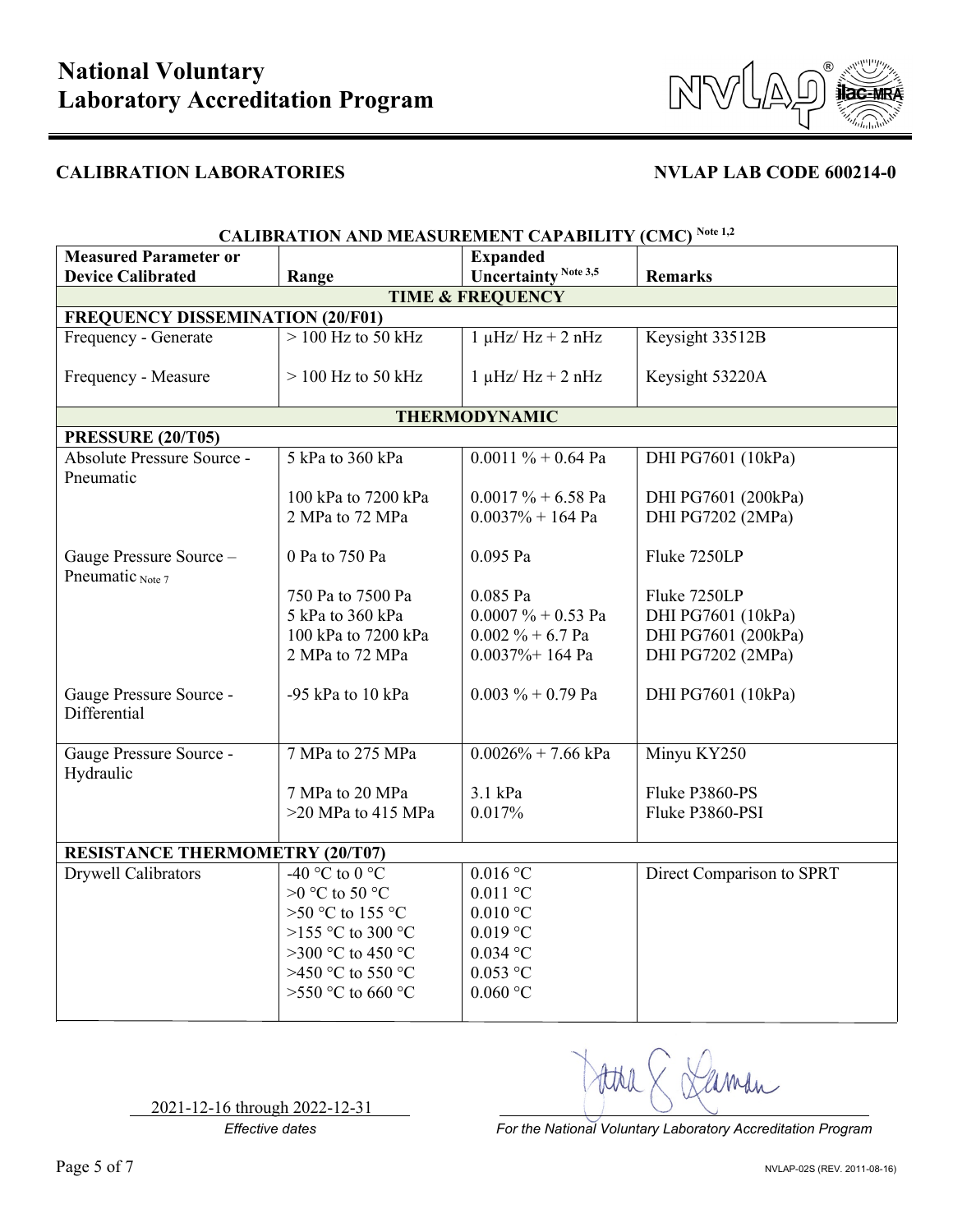

| <b>CALIBRATION AND MEASUREMENT CAPABILITY (CMC) Note 1,2</b> |                     |                             |                                   |  |
|--------------------------------------------------------------|---------------------|-----------------------------|-----------------------------------|--|
| <b>Measured Parameter or</b>                                 |                     | <b>Expanded</b>             |                                   |  |
| <b>Device Calibrated</b>                                     | Range               | <b>Uncertainty Note 3,5</b> | <b>Remarks</b>                    |  |
| DryWell Calibrators                                          | 25 °C to 100 °C     | $0.40\text{ °C}$            | Direct Comparison to Reference    |  |
|                                                              | >100 °C to 300 °C   | $0.45$ °C                   | grade Type S                      |  |
|                                                              | >300 °C to 600 °C   | 0.50 °C                     | Thermocouple                      |  |
|                                                              | $>600$ °C to 900 °C | $0.55$ °C                   |                                   |  |
|                                                              | >900 °C to 1210 °C  | $0.85$ °C                   |                                   |  |
| <b>TEMPERATURE INDICATORS (20/T08)</b>                       |                     |                             |                                   |  |
|                                                              |                     |                             | Fluke 7526A PT385 (100 $\Omega$ ) |  |
| <b>RTD Simulation - Measure</b>                              | -180 °C to 0 °C     | $0.039$ °C                  | Measure Mode                      |  |
|                                                              | $>0$ °C to 800 °C   | $0.240$ °C                  |                                   |  |
|                                                              |                     |                             |                                   |  |
| <b>RTD Simulation - Generate</b>                             | -180 °C to 800 °C   | $0.057$ °C                  |                                   |  |
|                                                              |                     |                             |                                   |  |
| Thermocouple Simulation $-$                                  | -200 °C to 0 °C     | $0.123$ °C                  | Fluke 7526A Source and Measure    |  |
| Generate and Measure                                         |                     |                             |                                   |  |
| Type K                                                       | $> 0$ °C to 660 °C  | $0.078$ °C                  |                                   |  |
|                                                              | > 660 °C to 1300 °C | $0.100$ °C                  |                                   |  |
|                                                              |                     |                             |                                   |  |
| Triple Point                                                 | $0.01$ °C           | $7.9 \text{ mK}$            | Triple Point Water Cell with      |  |
|                                                              |                     |                             | <b>Accumac SPRT</b>               |  |
| <b>END</b>                                                   |                     |                             |                                   |  |

2021-12-16 through 2022-12-31